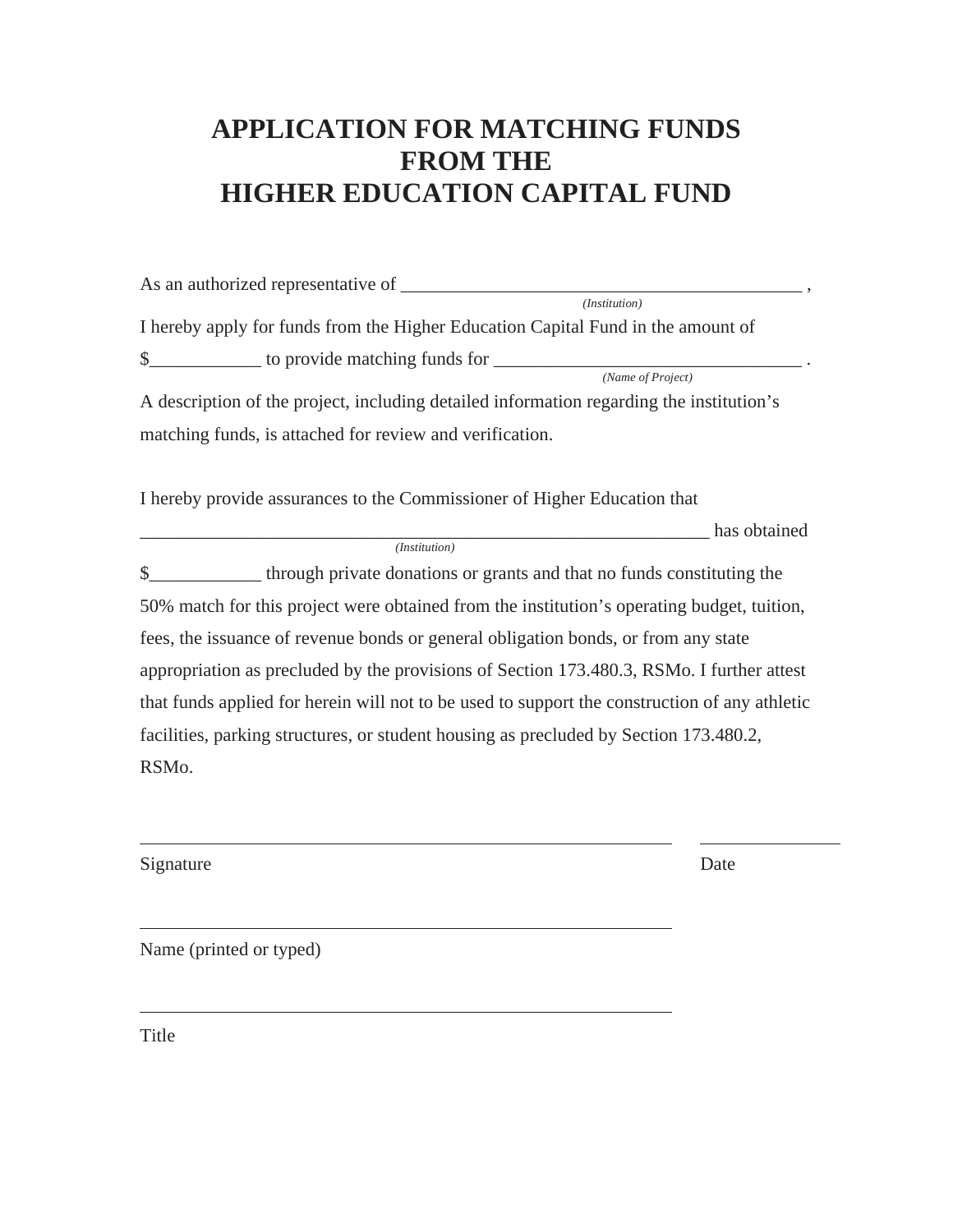## **APPLICATION FOR MATCHING FUNDS FROM THE HIGHER EDUCATION CAPITAL FUND SUPPORTING DOCUMENTATION**

| 1. General Information |                                          |                     |                                                                            |  |
|------------------------|------------------------------------------|---------------------|----------------------------------------------------------------------------|--|
| a.) Institution        |                                          | c.) Project Contact |                                                                            |  |
| b.) Project Name       |                                          | d.) Contact Number  |                                                                            |  |
|                        | e.) Project Type $\Box$ New Construction |                     | <b>Example 18</b> Renovation Example: TRenovation Example: TReconstruction |  |

| 2. Project Funding                   |        |                                        |  |  |  |  |
|--------------------------------------|--------|----------------------------------------|--|--|--|--|
| a.) Total State Request              |        | $(50\% \text{ of total project cost})$ |  |  |  |  |
| $ b $ .) Total Matching Funds $ $ \$ |        | $(50\% \text{ of total project cost})$ |  |  |  |  |
| c.) Total Cost                       | \$0.00 |                                        |  |  |  |  |

|                             | Matching Funds Detail |                |                                     |
|-----------------------------|-----------------------|----------------|-------------------------------------|
| Date Funds are<br>Available | Donor or Grantee      | Amount         | <b>Notes</b>                        |
|                             |                       | $\mathfrak{S}$ |                                     |
|                             |                       | $\mathfrak{S}$ |                                     |
|                             |                       | \$             |                                     |
|                             |                       | $\mathfrak s$  |                                     |
|                             |                       | $\mathsf{\$}$  |                                     |
|                             |                       | $\mathfrak{S}$ |                                     |
|                             |                       | $\mathsf{\$}$  |                                     |
|                             |                       | $\mathsf{\$}$  |                                     |
|                             |                       | $\mathfrak{S}$ |                                     |
|                             |                       | $\mathfrak{S}$ |                                     |
|                             |                       | \$             |                                     |
|                             |                       | $\mathfrak{S}$ |                                     |
|                             |                       | $\mathfrak{S}$ |                                     |
|                             |                       | $\mathsf{\$}$  |                                     |
|                             |                       | $\mathsf{\$}$  |                                     |
|                             |                       | $\$\$          |                                     |
|                             | Total                 | \$0.00         | Continue on next page if necessary. |

Notes: 1.) For donations made anonymously, "Anonymous Private Donor" may be used for the "Donor or Grantee" field; 2.) pursuant to Section 173.480.3, RSMo, no matching funds obtained by the institution as required to receive appropriations from the Higher Education Capital Fund may be from the following sources: institution operating budget, tuition, fees, the revenue bonds or general obligation bonds, or any state appropriation.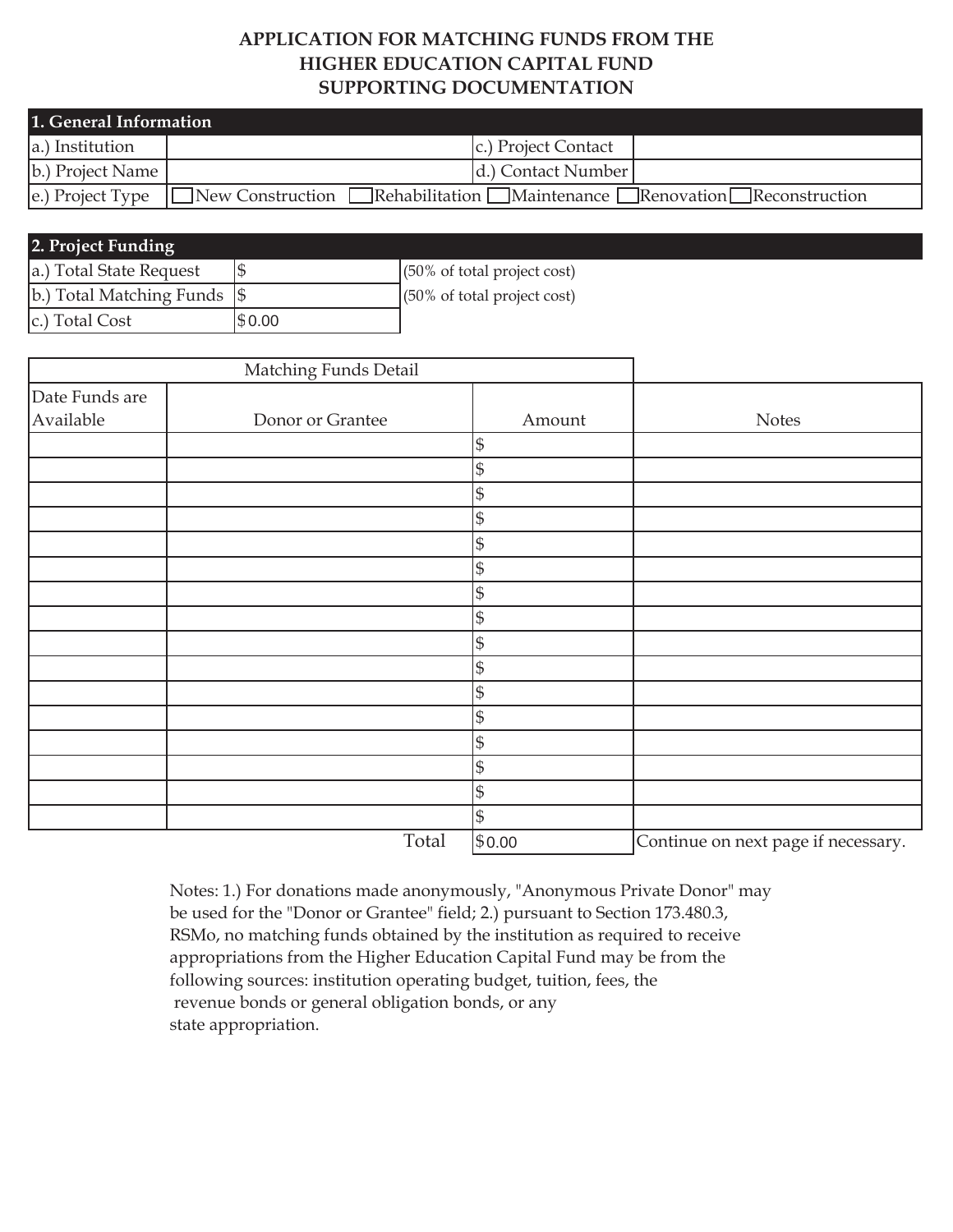# **APPLICATION FOR MATCHING FUNDS FROM THE HIGHER EDUCATION CAPITAL FUND SUPPORTING DOCUMENTATION**

|                             | Matching Funds Detail, cont. |                |              |
|-----------------------------|------------------------------|----------------|--------------|
| Date Funds are<br>Available | Donor or Grantee             | Amount         | <b>Notes</b> |
|                             |                              | $\mathfrak{S}$ |              |
|                             |                              | $\mathfrak{S}$ |              |
|                             |                              | $\mathbb{S}$   |              |
|                             |                              | $\mathbb{S}$   |              |
|                             |                              | $\mathfrak{S}$ |              |
|                             |                              | $\mathbb{S}$   |              |
|                             |                              | $\mathbb{S}$   |              |
|                             |                              | $\mathfrak S$  |              |
|                             |                              | $\mathfrak{S}$ |              |
|                             |                              | $\mathfrak{S}$ |              |
|                             |                              | $\mathbb{S}$   |              |
|                             |                              | $\mathbb{S}$   |              |
|                             |                              | $\mathfrak{S}$ |              |
|                             |                              | $\mathfrak{S}$ |              |
|                             |                              | $\mathbb{S}$   |              |
|                             |                              | $\mathfrak{S}$ |              |
|                             | Total                        | \$0.00         |              |